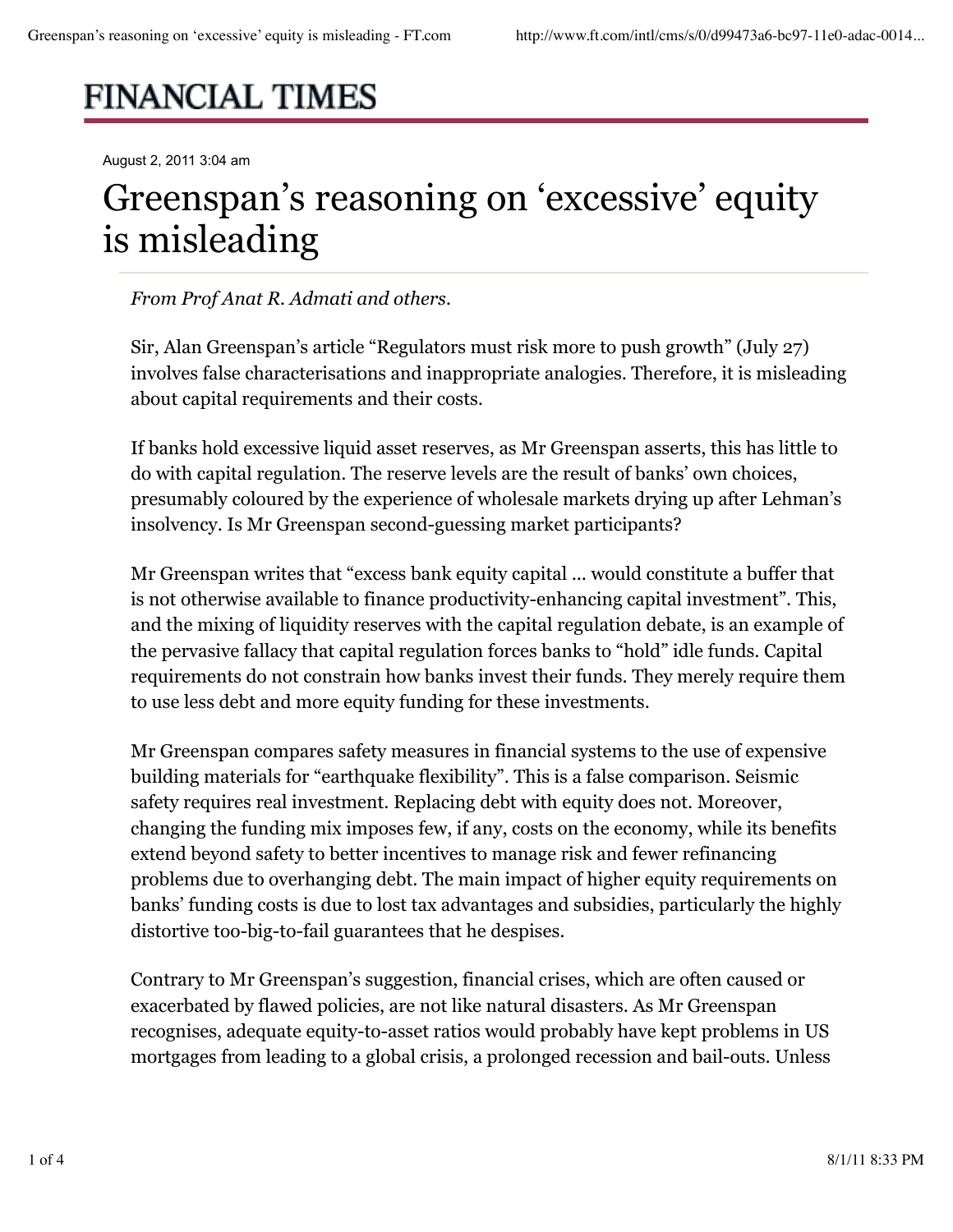the fragility of the financial system is reduced, financial disasters can recur frequently. Protection against such disasters through increased equity requirements, unlike protection against natural disasters, does not entail high social costs.

Some claim that equity requirements substantially higher than Basel would be "excessive" without offering an explanation. In the 19th century, a time that Mr Greenspan extols and one without government bail-outs, banks funded their assets with as much as 40 per cent equity. Banks themselves frequently require borrowers to contribute equity in excess of 25 per cent. It is low equity requirements and manipulable risk-weighting systems that allow the build-up of systemic risk and put us in danger, not "excessive" equity.

**Prof Anat R. Admati,**

**Stanford University**

**Prof Arnoud Boot,**

**University of Amsterdam, Netherlands**

**Prof John H. Boyd,**

**University of Minnesota**

**Prof (Emeritus) Richard Brealey,**

**London Business School**

**Prof (Emeritus) Michael Brennan,**

**University of California, Los Angeles**

**Prof Peter M. DeMarzo,**

**Stanford University**

**Prof Eugene F. Fama,**

**University of Chicago**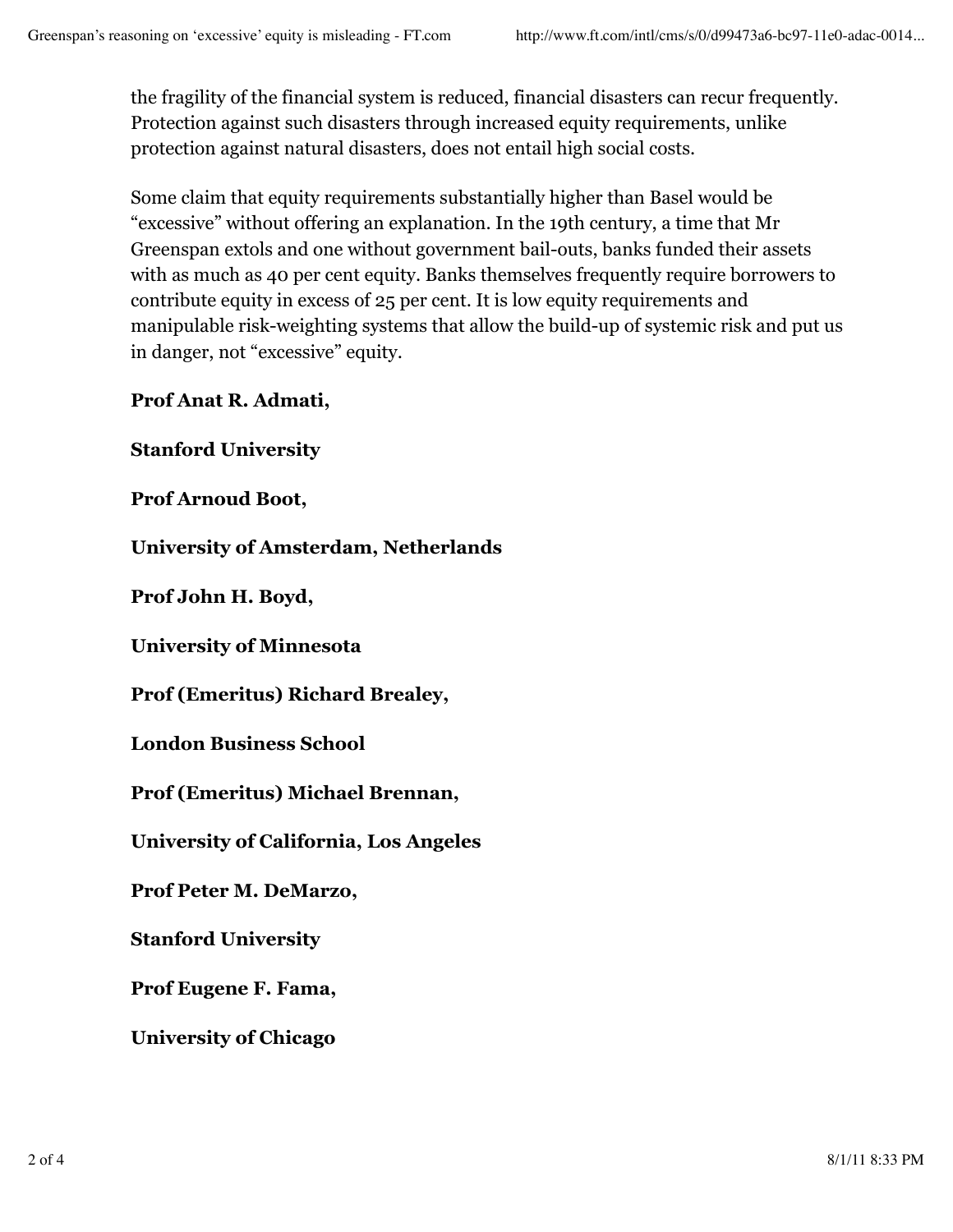# **Prof Michael Fishman,**

# **Northwestern University**

**Prof Charles Goodhart,**

# **London School of Economics and Political Science**

**Prof Martin F. Hellwig,**

**Max Planck Institute for Research on Collective Goods, Bonn**

**Prof Ravi Jagannathan,**

**Northwestern University**

**Prof Hayne Leland,**

**University of California, Berkeley**

**Prof David Miles,**

**Imperial College**

**Prof Paul Pfleiderer,**

**Stanford University**

**Prof Rafael Repullo,**

**Centro de Estudios Monetarios y Financieros (CEMFI)**

**Prof Stephen A. Ross,**

**Massachusetts Institute of Technology**

**Prof André Sapir,**

**Free University of Brussels (ULB)**

**Prof (Emeritus) William F. Sharpe,**